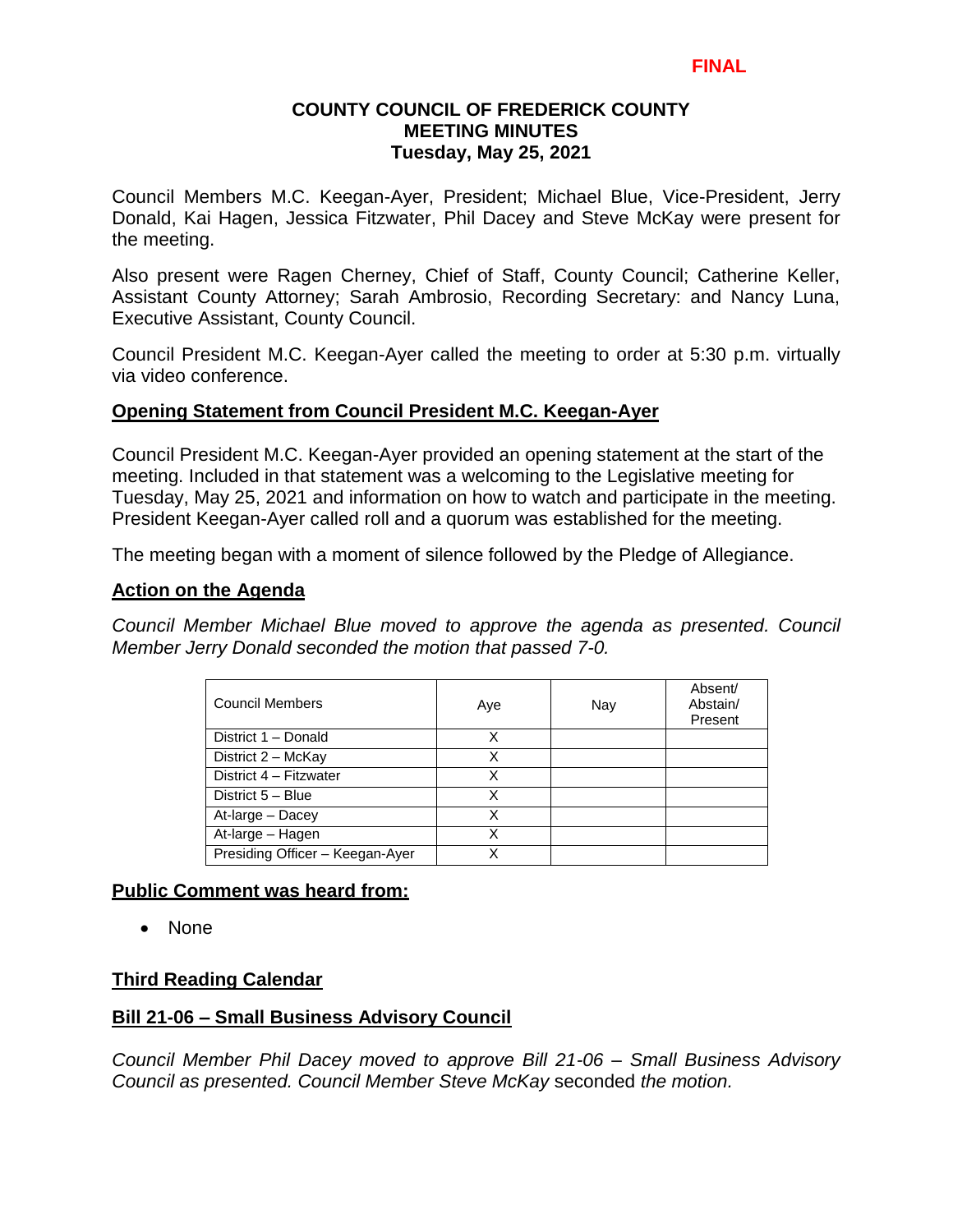#### **COUNTY COUNCIL OF FREDERICK COUNTY MEETING MINUTES Tuesday, May 25, 2021**

*Council Member Jerry Donald moved to approve Amendment #1 on Bill No. 21-06. Council Member Michael Blue seconded the motion that passed 7-0.*

#### **AMENDMENT 1 on Bill No. \_\_21-06\_\_**

| <b>Introduced By:</b>     | Council Member Jerry Donald (District 1) |                             |
|---------------------------|------------------------------------------|-----------------------------|
| <b>Introduction Date:</b> | May 25, 2021                             | Adopted/Rejected/Withdrawn: |

An ACT to create a Small Business Advisory Commission. On Exhibit 1, it is hereby amended as follows:

#### **CHAPTER 1-2: ADMINISTRATION**

**\*\*\*\*\*** 

#### **ARTICLE XVI. SMALL BUSINESS ADVISORY COMMISSION**

#### **§1-2-600. Creation, Duties.**

- (A)There shall be a Frederick County Small Business Advisory Commission hereinafter referred to as "the Commission".
- (B) The Commission shall act as an advisory body that serves as a means for small businesses to be heard and understood, facilitate civic engagement, and legitimize issues of importance to small businesses operating in Frederick County,

(C)Among its responsibilities and duties the Commission shall:

- (1) Advise the [County Executive and the] County Council on ways to enhance and improve the business climate for small businesses in Frederick County;
- (2) Represent the views and the needs on behalf of the small business community;
- (3) Monitor, analyze, and make recommendations for existing or proposed [policies and actions at all levels of government] **LEGISLATION OF THE COUNTY GOVERNMENT** for their impact on small businesses;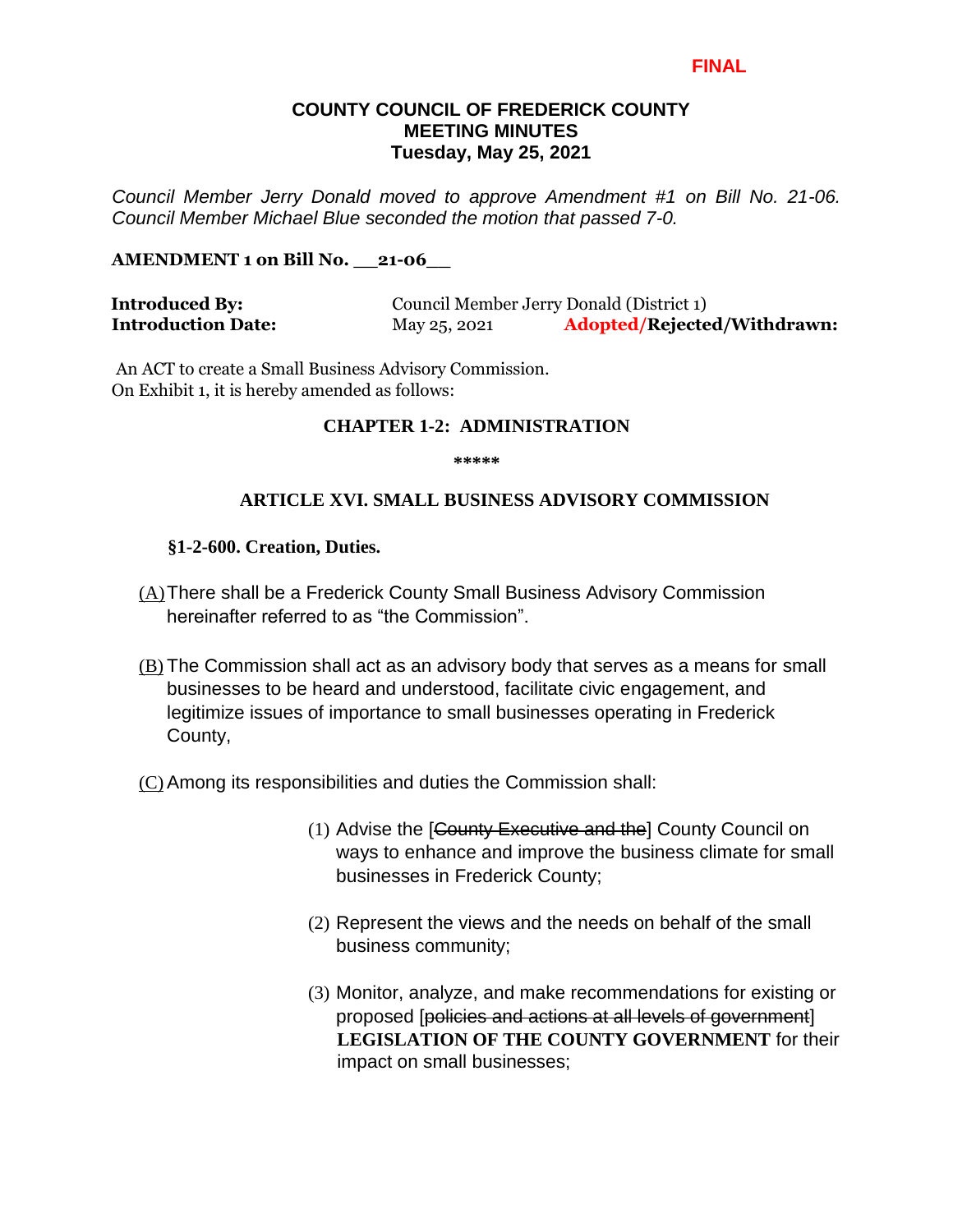### **COUNTY COUNCIL OF FREDERICK COUNTY MEETING MINUTES Tuesday, May 25, 2021**

- (4) Review existing Frederick County Ordinances for recommended changes **THROUGH LEGISLATION** to improve the business climate in Frederick County;
- (5) Review regulations and make recommendations on issues under the authority of the County Government that could be altered to enhance the business climate for small businesses in Frederick County;
- (6) **WITHIN 1 YEAR OF THE COMMISSIONS FIRST MEETING, AND ANUALLY THEREAFTER [**On or before July 1 of each year], the Commission shall submit [anannual] **A** report to the [County Executive and] County Council. The report shall include recommendations as identified above.
- (D)Two years following the first meeting, the Commission will submit a status report to the [County Executive and] County Council. The report should include assessment findings and recommendation as identified above. Upon submission of this report, the [County Executive and] County Council may submit questions or requests to the Commission for additional information. The Commission will have eight weeks to respond to any requests. Upon completion of this review, the Council must vote whether to reauthorize the Commission.

### **§1-2.601. Composition.**

- (A)[[**Subject to the confirmation of t**]] **T**he County Council [[**, the County Executive**]] must appoint the following individuals to serve on the Commission for a three-year term unless otherwise noted:
	- a. One member nominated by the Frederick County Chamber of Commerce;
	- b. One member nominated by the Downtown Frederick Partnership;
	- c. One member nominated by a non-profit entity that advocates on behalf of small businesses;
	- d. One member nominated by the Frederick Farm Bureau;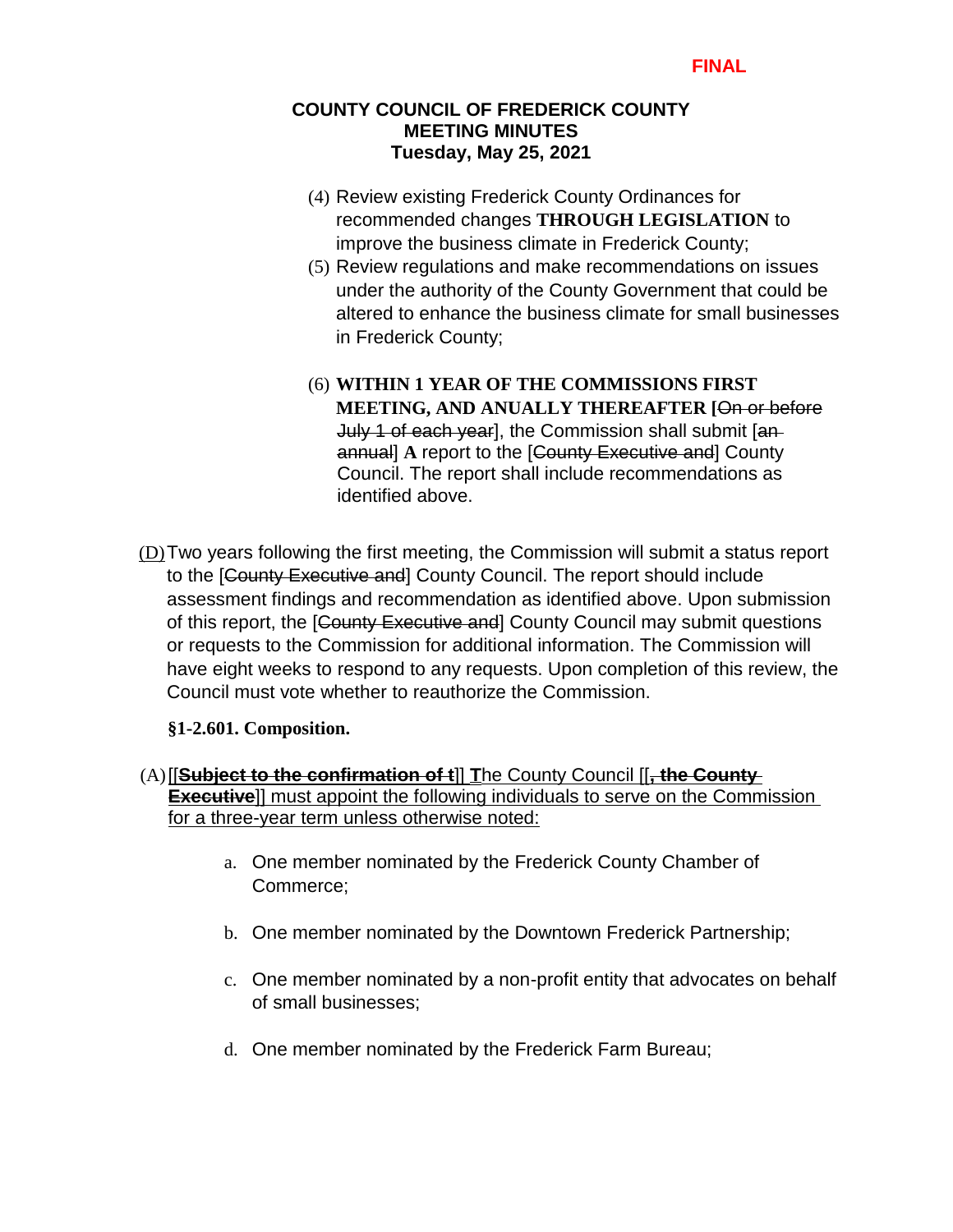### **COUNTY COUNCIL OF FREDERICK COUNTY MEETING MINUTES Tuesday, May 25, 2021**

- e. One member nominated by the Business Law Section of the Frederick County Bar Association;
- f. One member of Visit Frederick;
- g. Two members belonging to municipal business organizations; (B) The following individuals shall serve as ex-officio, non-voting members with
	- no terms assigned;

# a. **THE COUNTY COUNCIL MEMBER SPONSORING THIS BILL. IF THE COMMISSION IS REAUTHORIZED, THE COUNCIL MEMBER WHO MOVED TO EXTEND THE TERM OF THE COMMISSION SHALL SERVE AS A MEMBER [**A member of the County Council];

b. A member of the Frederick County Office of Economic Development.

### (B) Members of the Commission shall continue to serve until their replacement is **APPOINTED** [[**confirmed**]] by the County Council.

# [[ **(D) A County staff member may be designated by the County Executive to assist and support the Commission.**]]

### **§1-2-602. Chair, Vice-Chair.**

 The Coordinating Council must elect a chair and vice-chair from among its members to serve 2-year terms.

### **§1-2-603. Rules.**

 The Coordinating Council shall adopt rules to govern its procedures and activities.

### **§1-2-604. Compensation.**

 Members of the Coordinating Council shall receive no compensation for their services.

### **§1-2-605. Meetings and Quorum.**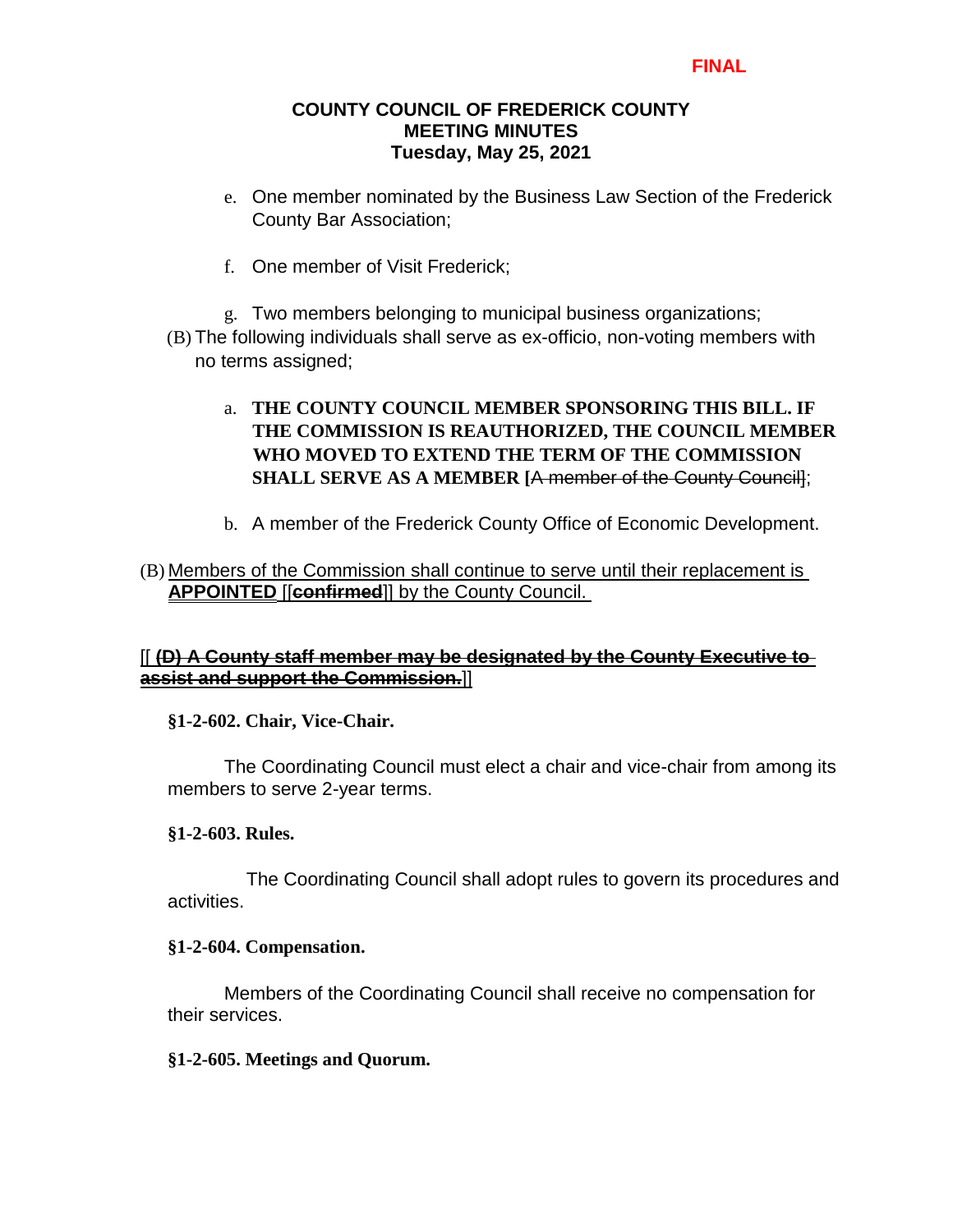#### **COUNTY COUNCIL OF FREDERICK COUNTY MEETING MINUTES Tuesday, May 25, 2021**

- (A)The Commission **SHALL MEET NO LESS THAN FOUR TIMES ANNUALLY, BUT MAY NOT MEET MORE THAN ONCE A MONTH** [shall meet with the frequency it determines necessary to perform its functions but there shall be no less than four meetings annually].
- (B) A majority of the Commission members shall constitute a quorum for the transaction of regular business.

| <b>Council Members</b>           | Aye | Nay | Absent/<br>Abstain/<br>Present |
|----------------------------------|-----|-----|--------------------------------|
| District 1 - Donald              | х   |     |                                |
| District 2 - McKay               | X   |     |                                |
| District 4 - Fitzwater           | x   |     |                                |
| District 5 - Blue                | х   |     |                                |
| At-large - Dacey                 | Χ   |     |                                |
| At-large - Hagen                 | X   |     |                                |
| Presiding Officer - Keegan -Ayer |     |     |                                |

# **Bill 21-07 – Disabled Veterans Property Tax Credit**

*Council Member Steve McKay moved to approve Bill 21-07 – Disabled Veterans Property Tax Credit as presented. Council Member Jessica Fitzwater* seconded *the motion that passed 7-0.*

| <b>Council Members</b>            | Aye | Nay | Absent/<br>Abstain/<br>Present |
|-----------------------------------|-----|-----|--------------------------------|
| District 1 - Donald               | x   |     |                                |
| District 2 - McKay                | x   |     |                                |
| District 4 - Fitzwater            | х   |     |                                |
| District 5 - Blue                 | x   |     |                                |
| At-large - Dacey                  | x   |     |                                |
| At-large - Hagen                  | Χ   |     |                                |
| Presiding Officer - Keegan - Ayer |     |     |                                |

### **Public Comment was heard from:**

• None

### **Council Member Comments:**

Council Member comments were provided.